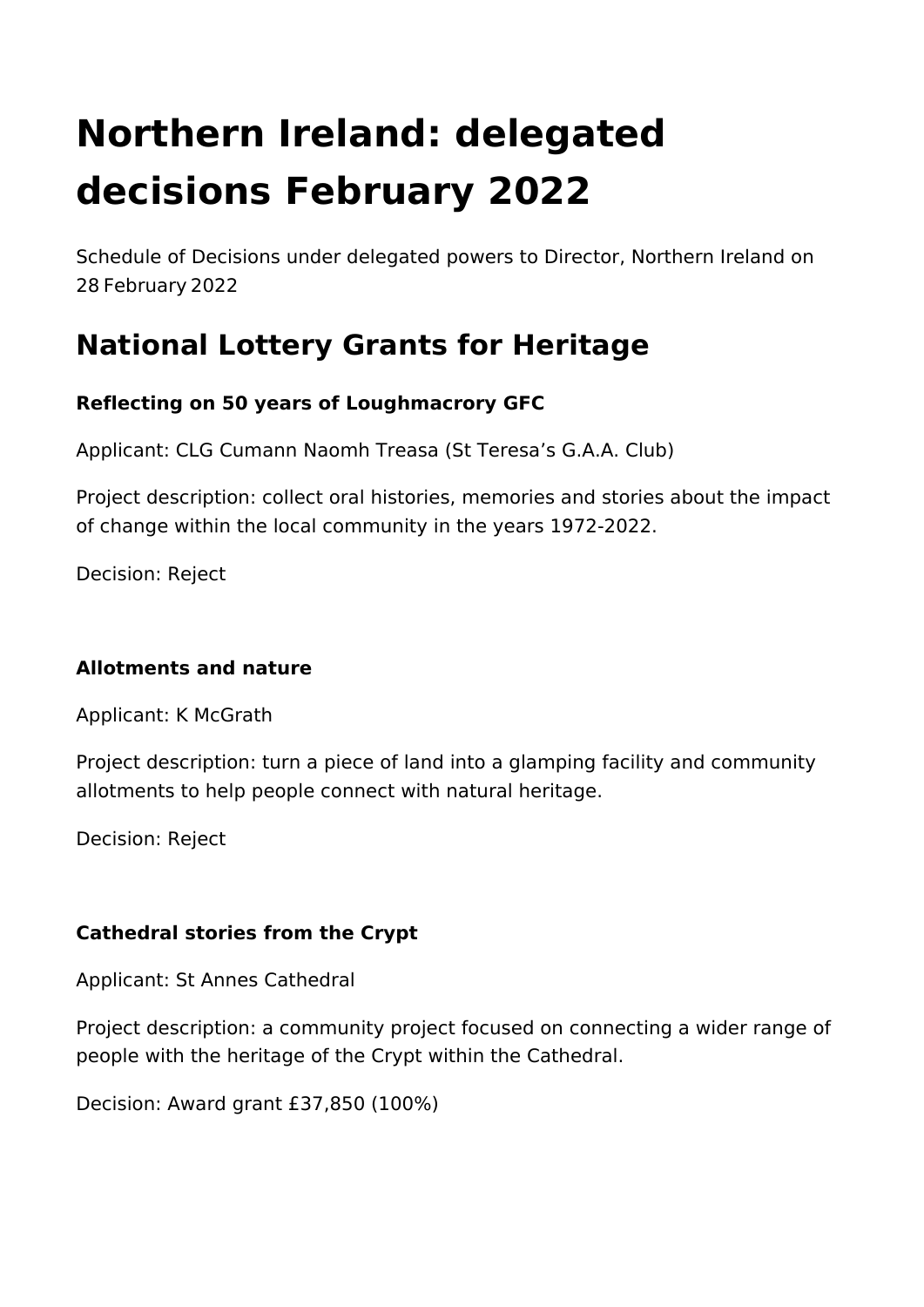#### **Living History Project**

Applicant: Rural Health Partnership

Project description: identify walking trails along local archaeological sites to: provide physical activity opportunities, identify and create awareness of significant archaeological sites in the locality, and generate an appreciation of the area.

Decision: Award grant £126,200 (100%)

#### **Gaeláras Music Archive**

Applicant: Gaeláras Mhic Ardghail

Project description: establish an archive of local Irish traditional music and song which can be accessed through drop-in and on-line facilities. The archive will secure the music and songs for subsequent generations.

Decision: Award grant £105,143 (100%)

#### **Essential Repairs to St John's Parish Church Dunnalong**

Applicant: Dunnalong Parish Church

Project description: a programme of essential repairs to the fabric of the building.

Decision: Reject

#### **Belfast's Buzzing! Creating B-Lines for pollinators and people**

Applicant: Buglife – The Invertebrate Conservation Trust

Project description: help the recovery of Northern Ireland's bees and other pollinating insects by restoring wildflower meadows and grasslands across Belfast.

Decision: Award grant £108,694 (78%)